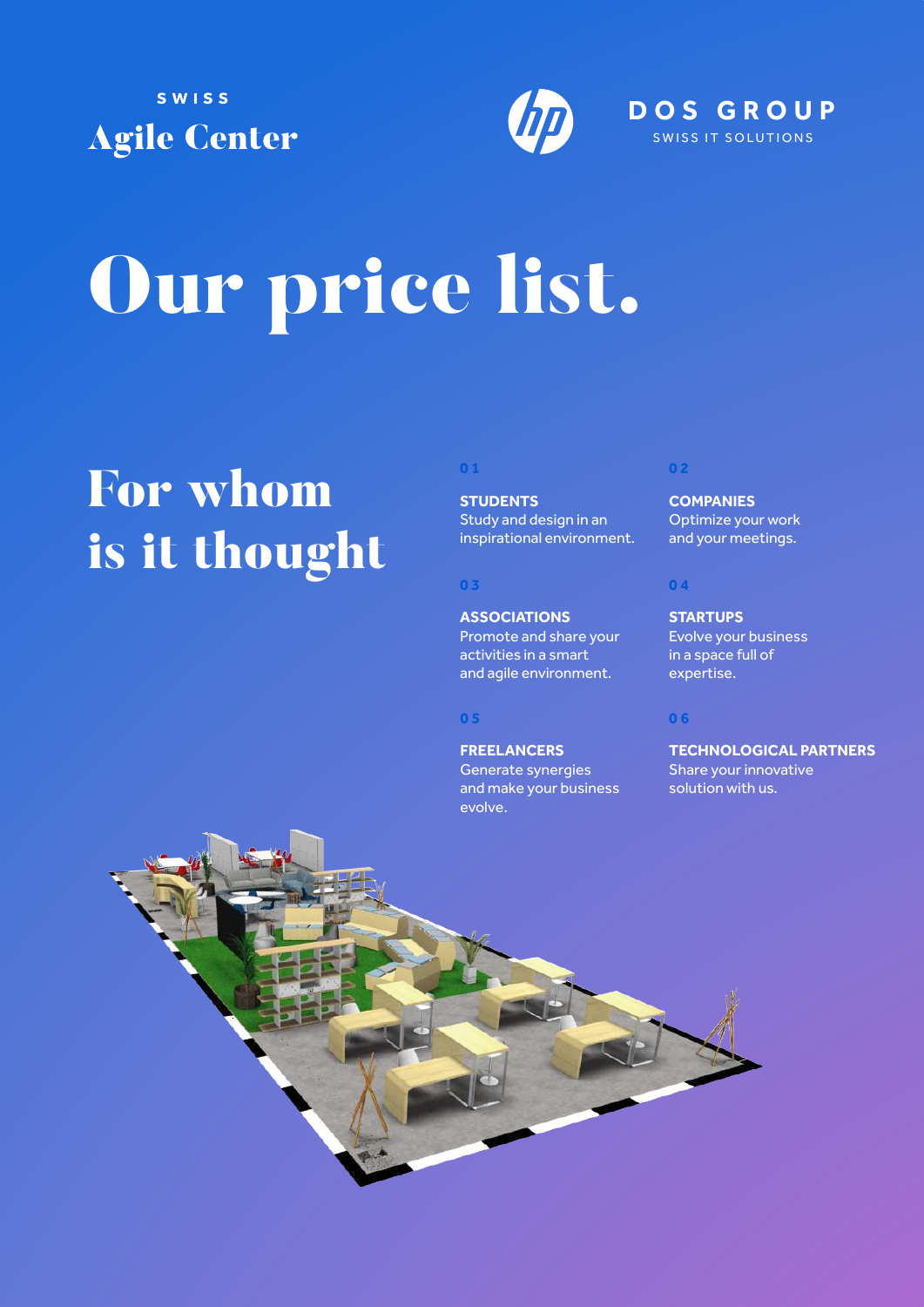### The environments

Swiss Agile Center offers a wide range of services designed specifically for young entrepreneurs, students, and innovative companies.

| <b>COWORKING</b>                | A coworking space for a smart and agile work experience:<br>free your creativity wherever you want and when you want.   |
|---------------------------------|-------------------------------------------------------------------------------------------------------------------------|
| <b>EVENT</b><br><b>LOCATION</b> | Rent our innovative, design and fully modular open space<br>for your corporate events.                                  |
| <b>MEETING</b><br><b>ROOMS</b>  | Organize your meetings in a dynamic and innovative<br>environment: book the meeting room that best suits<br>your needs. |

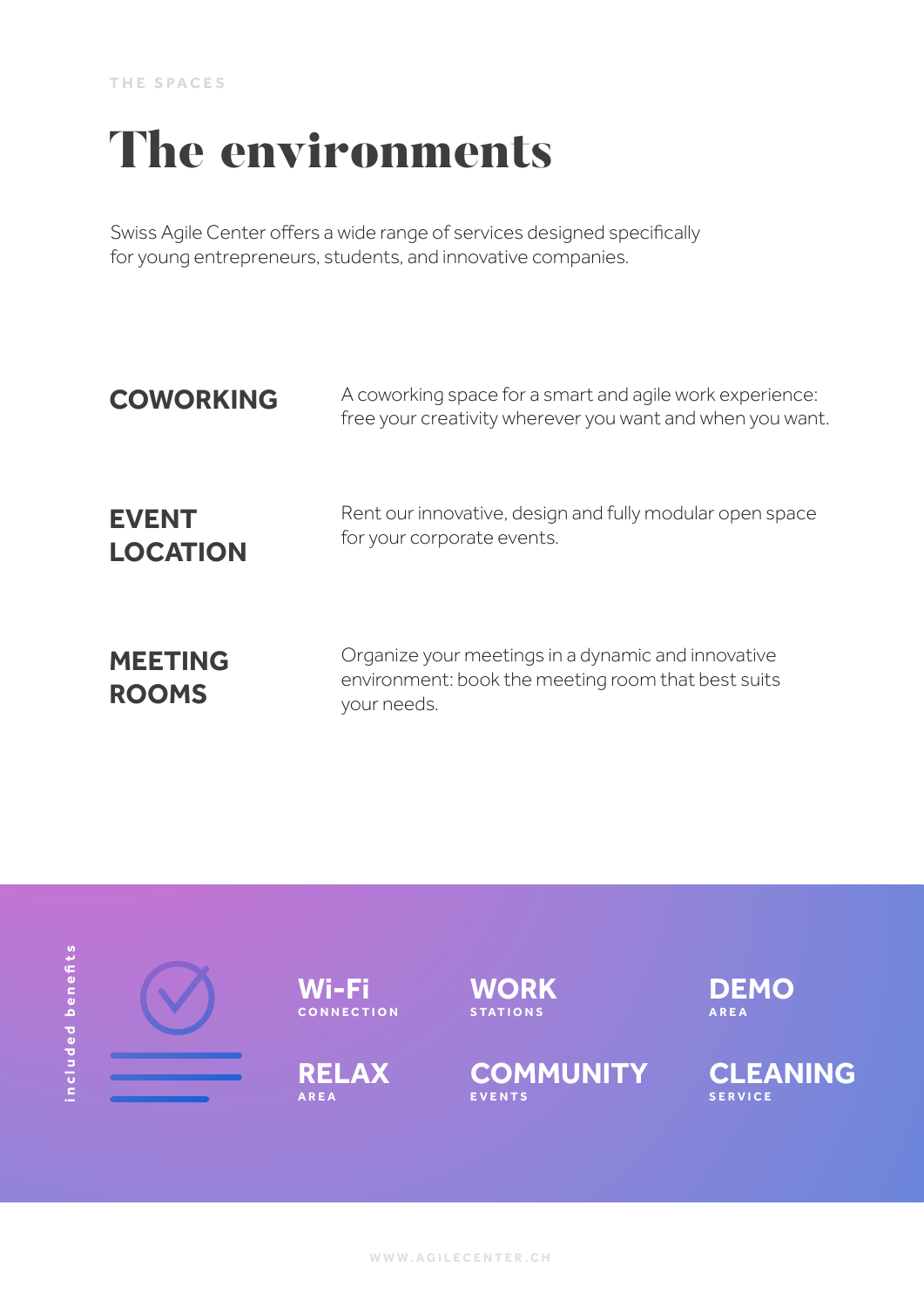### Common area and smart workstations

|                                                                                                                      | monthly                           | half yearly                   | annual                              |
|----------------------------------------------------------------------------------------------------------------------|-----------------------------------|-------------------------------|-------------------------------------|
| <b>STUDENT</b><br>For students looking for a place<br>to study or to do their jobs and<br>projects.                  | 8:30am-6:00pm<br>mon/fri          | 8:30am-6:00pm<br>mon/fri      | 8:30am-6:00pm<br>mon/fri            |
|                                                                                                                      | <b>CHF 10.-</b><br>$+ VAT$        | <b>CHF 50.-</b><br>$+VAT$     | <b>CHF 80.-</b><br>$+ VAT$          |
| <b>BASIC</b><br>Who needs space occasio-<br>nally to work between one<br>appointment and another.                    | 8:30am-6:00pm<br>mon/fri          | 8:30am-6:00pm<br>$m$ on/fri   | 8:30am-6:00pm<br>mon/fri            |
|                                                                                                                      | <b>CHF 30.-</b><br>$+ VAT$        | <b>CHF 150.-</b><br>$+VAT$    | <b>CHF 240.-</b><br>$+ VAT$         |
| <b>SMART</b><br>Who needs space even<br>during the weekend. For<br>example freelancers and<br>self-employed workers. | $\ast$<br>24/7<br><b>CHF 50.-</b> | *<br>24/7<br><b>CHF 250.-</b> | * *<br>24/7<br><b>CHF 400.-</b>     |
|                                                                                                                      | $+ VAT$<br>$\ast$                 | $+VAT$<br>$\bullet$           | $+ VAT$<br>* *                      |
| <b>PRO</b>                                                                                                           |                                   |                               |                                     |
| Those who need space even<br>during the weekend and<br>organize various appointments<br>with customers and meetings  |                                   |                               | 24/7<br><b>CHF 640.-</b><br>$+ VAT$ |
| with collaborators during the<br>week.                                                                               |                                   |                               |                                     |



\* -10% on training courses.

**\* \*** -10% on training courses, 4 hours of meeting room included

**\*\*\*** -15% on training courses, 16hours of meeting room included.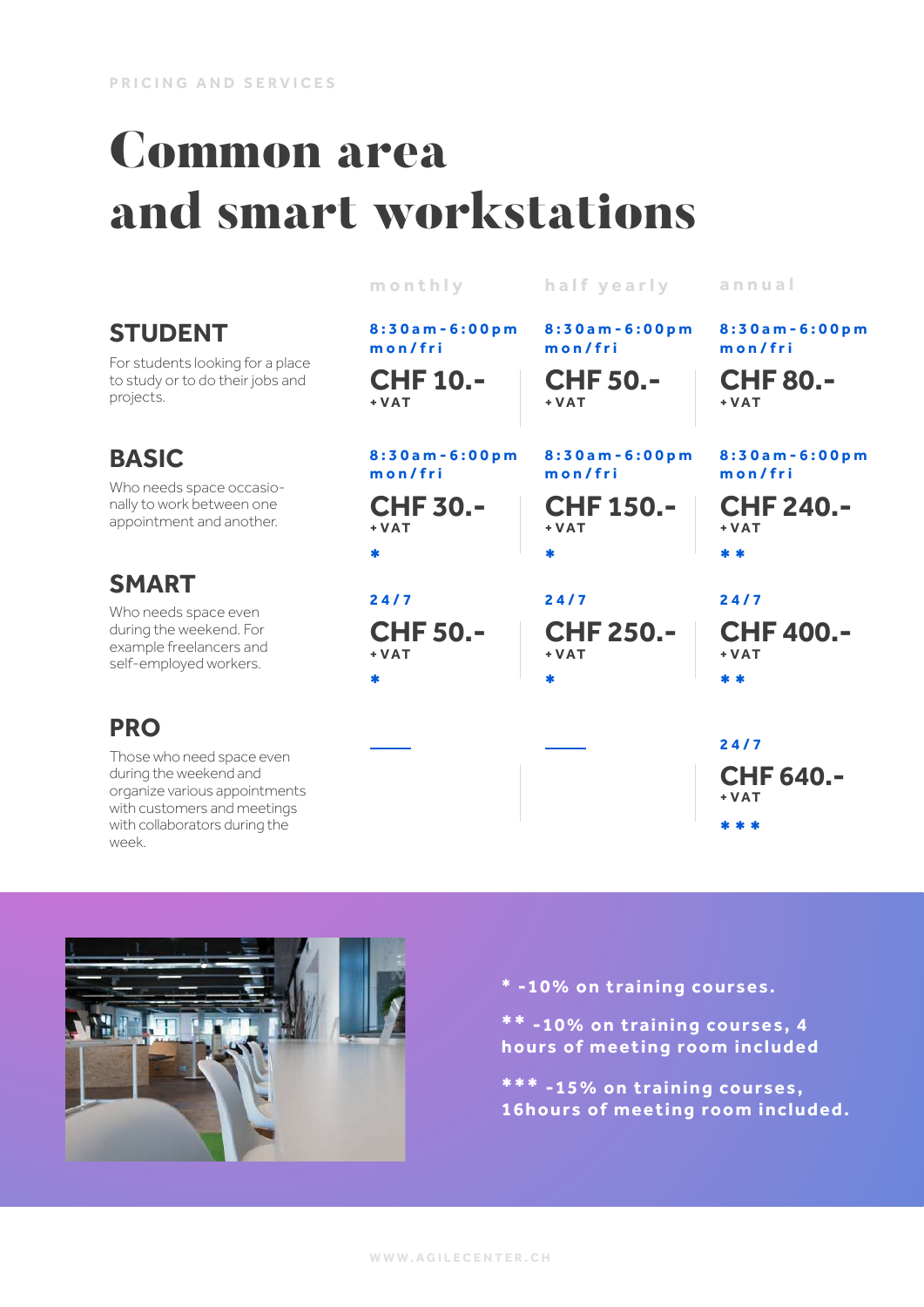**PRICING**

## Small meeting room

with reservation with reservation

office hour

**CHF 25.- + VAT** per hour per hour

\*\* 24/7 access

**CHF 25.- + VAT**



#### **\*** 24/7 access

To be able to book meeting rooms outside working hours, it is necessary to have a subscription that allows access to the spaces 24/7.

### **INCLUDED IN THE PRICE**

Display with HDMI cable Flipcharts or boards Markers and Post-it notes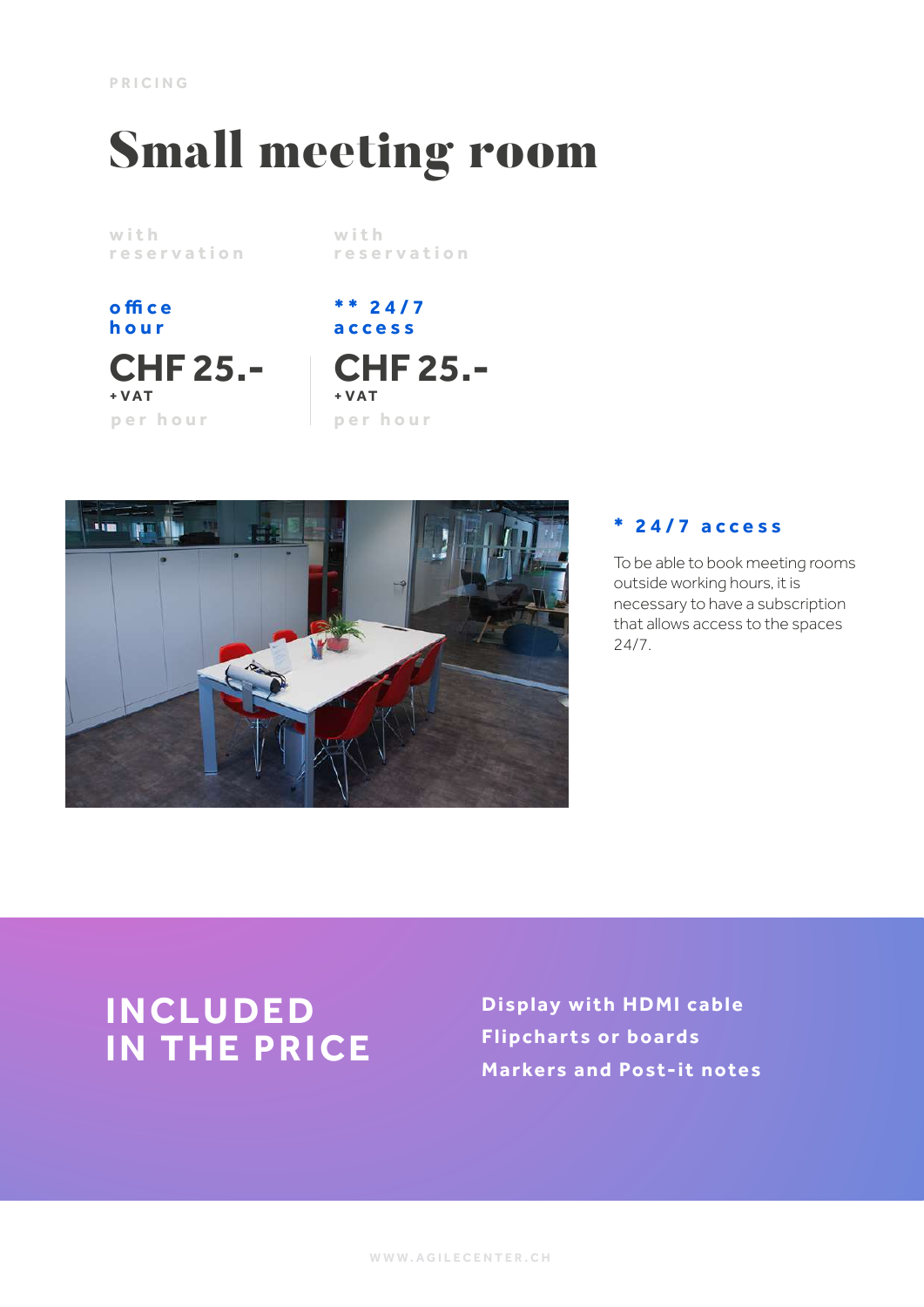## Big meeting room

with reservation

with reservation

office hour

**CHF 35.- + VAT** per hour per hour

\*\* 24/7 access

**CHF 35.- + VAT**



#### **\*** 24/7 access

To be able to book meeting rooms outside working hours, it is necessary to have a subscription that allows access to the spaces 24/7.



### **INCLUDED IN THE PRICE**

Display with HDMI cable Flipcharts or boards Markers and Post-it notes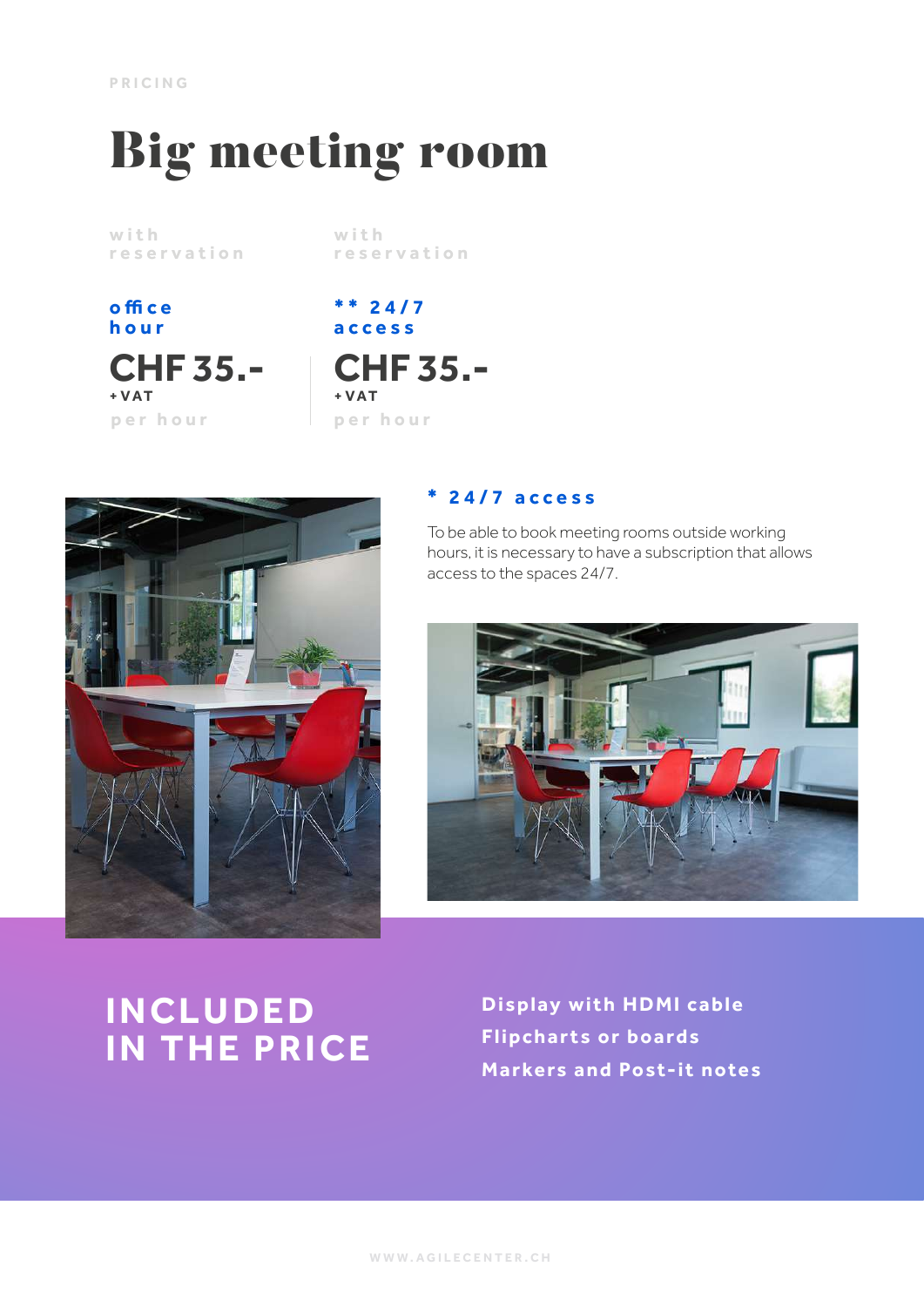## Space for closed-door events

with reservation





Modular stations Display with HDMI cable Relax area usage

**included**

ncluded

Technical IT support not included Additional informative material Catering Parking Photos and videos

not included